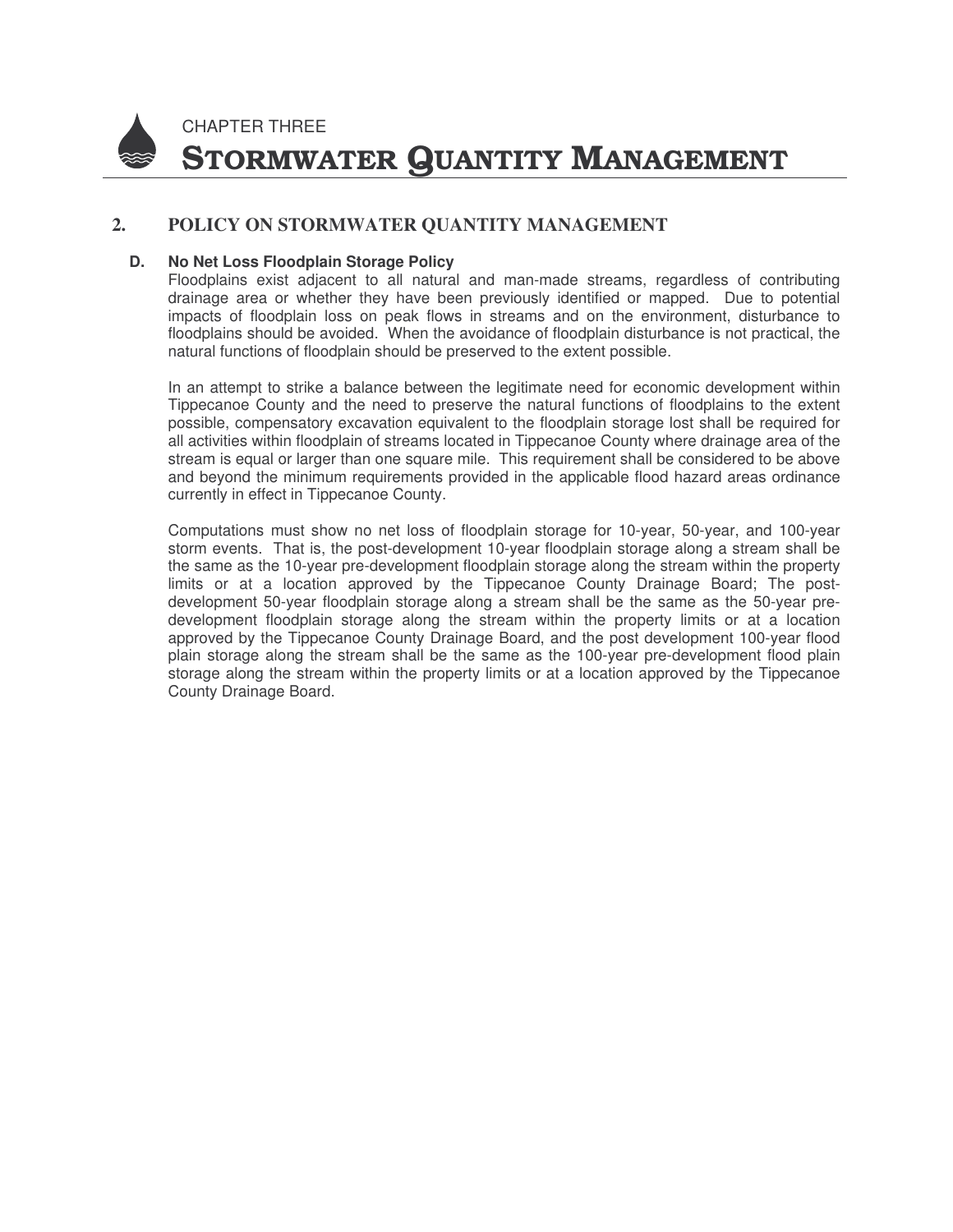## **No Net Loss Floodplain Storage Policy**

Floodplains exist adjacent to all natural and man-made streams, regardless of contributing drainage area or whether they have been previously identified or mapped. Due to potential impacts of floodplain loss on peak flows in streams and on the environment, disturbance to floodplains should be avoided. When the avoidance of floodplain disturbance is not practical, the natural functions of the floodplain should be preserved to the extent possible.

Theoretically, aside from potential negative impacts on floodplains' environmental habitat, the negative impacts of eliminating the floodplain corridor flood storage volume on the peak discharge and water surface elevation is expected to be minimal if the regulatory floodway is preserved. However, even eliminating the floodplain storage of the flood fringe areas will have negative impacts on the peak discharges and water surface elevations, particularly if cumulative impacts are considered.

It should be noted that while the regulatory floodway and floodplain calculations are based on peak discharge values that are set based on a macro examination of a 1% annual chance (100-year) flood, the actual peak discharge experienced in the stream from day to day is very much affected by the flood storage within the watershed and within the floodplain. When flood waves move downstream in a stream channel, the peak discharge and the shape of the flood hydrograph changes as the flood wave is "routed" downstream. The more floodplain storage volume available, the more pronounced will be the attenuation in the flood hydrograph peak. Such attenuation is not related to what peak discharge value is or was used for delineation of the regulatory floodplain. However the noted attenuation has a lot to do with the storage volume available in the flood fringe areas and how it gets accessed and slowly released. Current popular hydraulic modeling techniques, such as HEC-2 or HEC-RAS are generally not refined enough to examine the impacts of eliminating floodplain storage in flood fringe areas on peak discharges.

In an attempt to strike a balance between the legitimate need for economic development within Tippecanoe County and the need to preserve the natural functions of floodplains to the extent possible, compensatory excavation equivalent to the floodplain storage lost shall be required for all activities within the floodplain of streams located in Tippecanoe County where the drainage area of the stream is equal to, or larger than, one square mile. This requirement shall be considered to be above and beyond the minimum requirements provided in the applicable flood hazard areas ordinance currently in effect in Tippecanoe County. The Tippecanoe County Drainage Board and/or Tippecanoe County Surveyor may alter the compensation ratio, based on extenuating circumstances, for a specific project.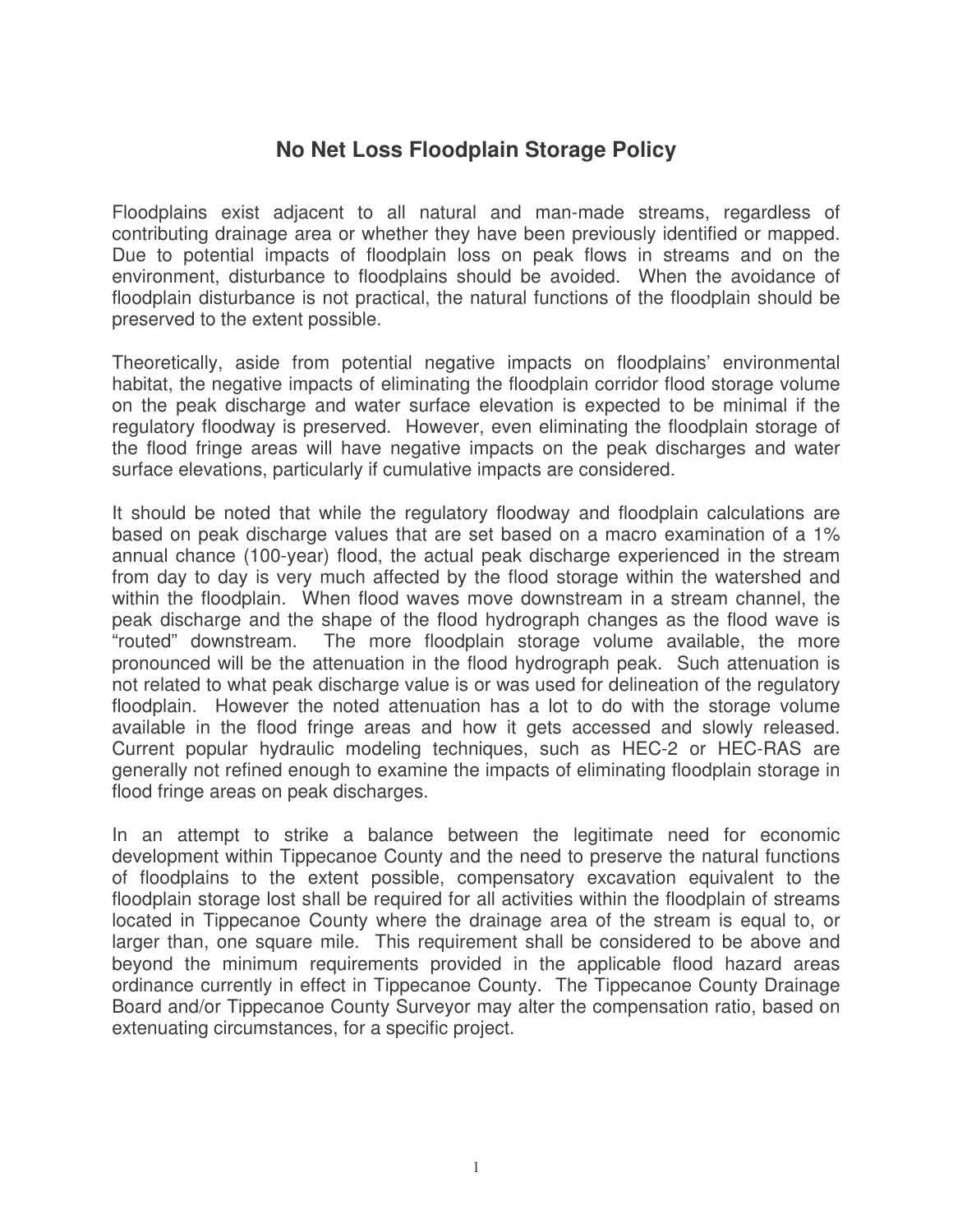Note that by definition, compensatory storage is the replacement of the existing floodplain and, in rare exceptions, the floodway storage lost due to fill. Compensatory storage is required when a portion of the floodplain is filled, occupied by a structure, or when as a result of a project a change in the channel hydraulics occurs that reduces the existing available floodplain storage. The compensatory storage should be located adjacent or opposite the placement of the fill and maintain an unimpeded connection to an adjoining floodplain area.

Computations must show no net loss of floodplain storage for 10-year, 50-year, and 100-year storm events. That is, the post-development 10-year floodplain storage along a stream shall be the same as the 10-year pre-development floodplain storage along the stream within the property limits, the post-development 50-year floodplain storage along a stream shall be the same as the 50-year pre-development floodplain storage along the stream within the property limits, and the post-development 100-year floodplain storage along a stream shall be the same as the 100-year pre-development floodplain storage along the stream within the property limits.

Calculations for floodplain volume shall be submitted in tabular form showing calculations by cross-section. The volume of floodplain storage under the withoutproject conditions and the with-project conditions should be determined using the average-end-area method with plotted cross-sections at a horizontal to vertical ratio of between 5:1 and 10:1, with 10- through 100-year flood elevations noted on each cross section. The scale chosen should be large enough to show the intent of proposed grading. Cross-sections should reflect both the existing and proposed conditions on the same plot. The location and extent of the compensatory storage area as well as the location and orientation of cross-sections should be shown on the grading plan.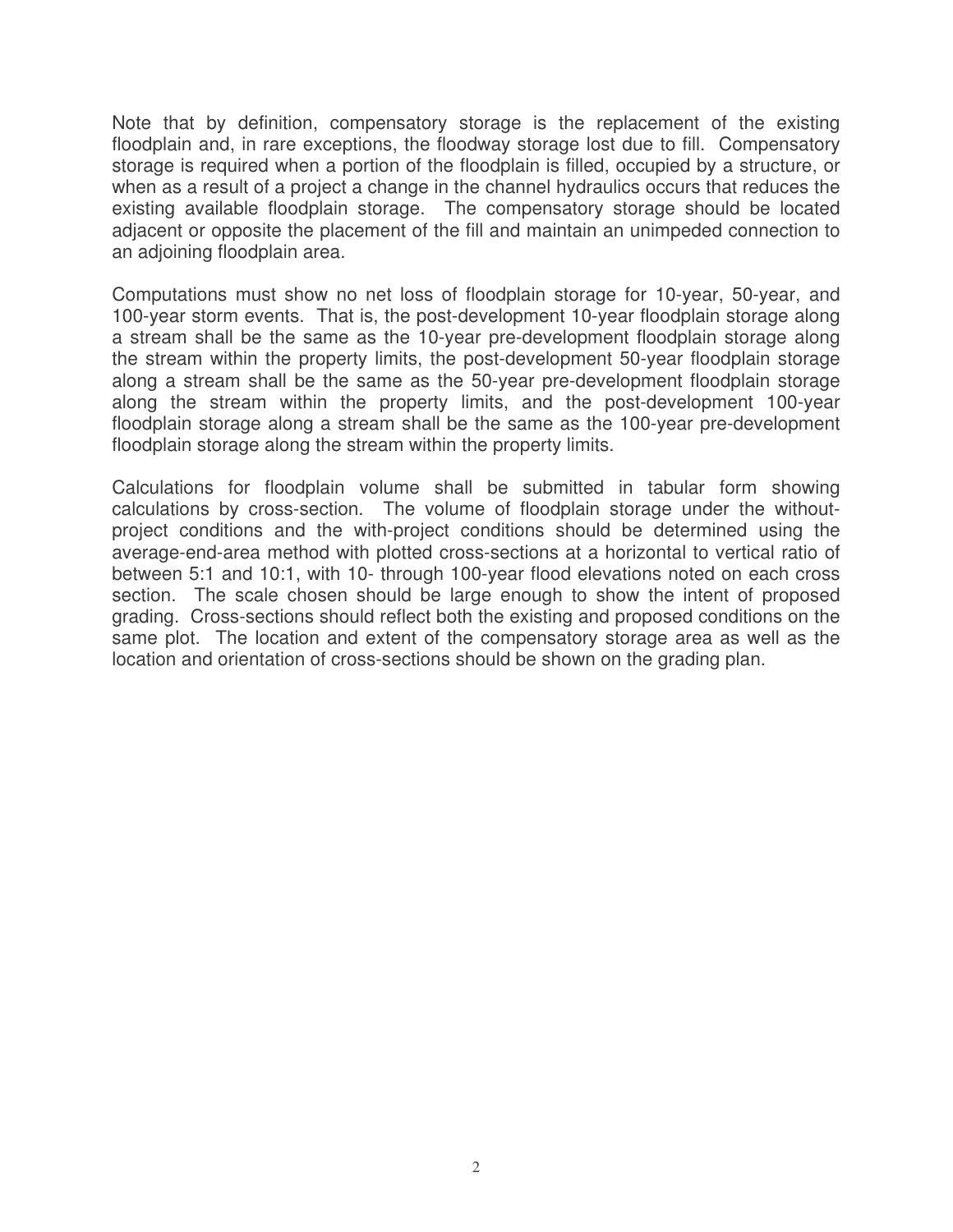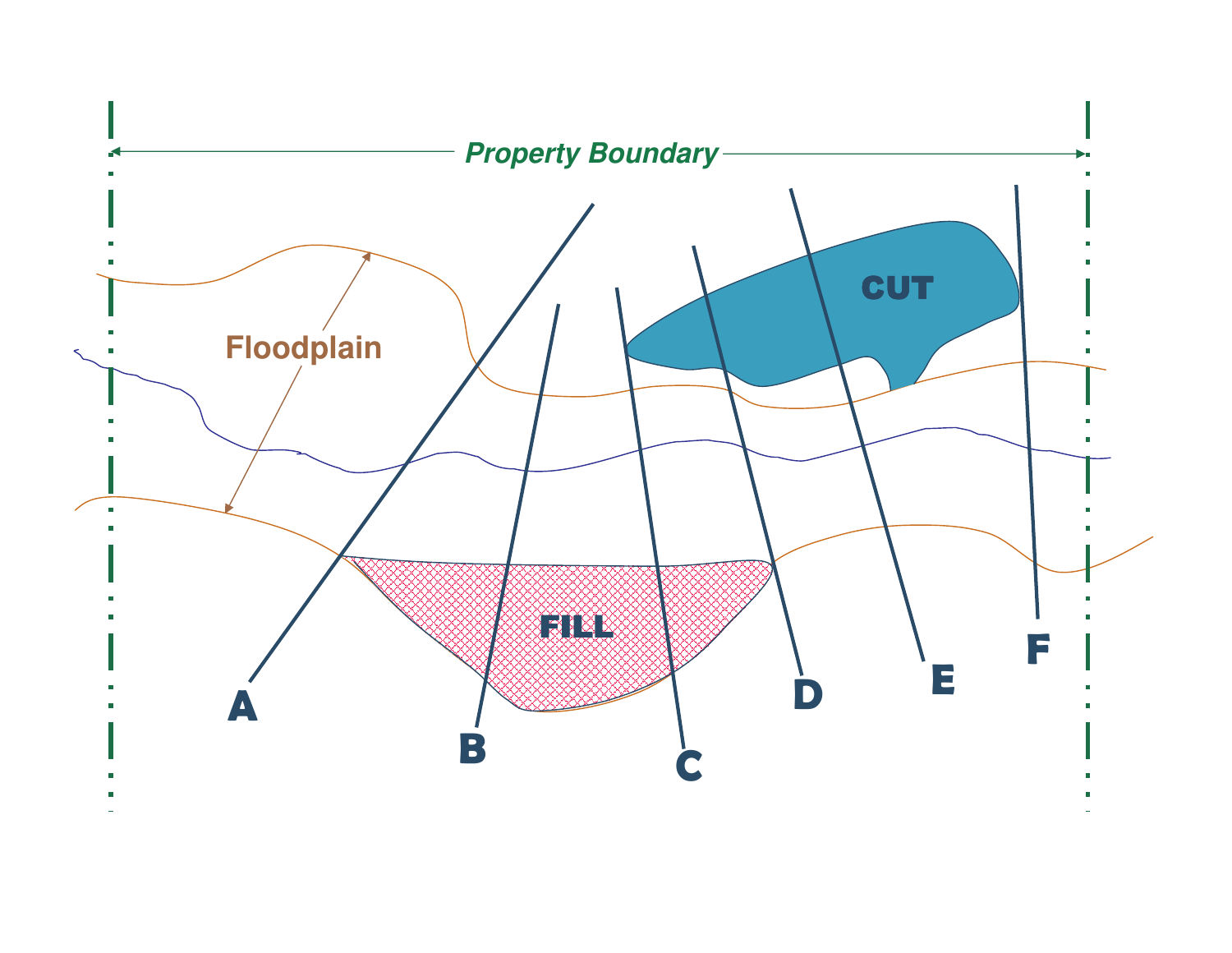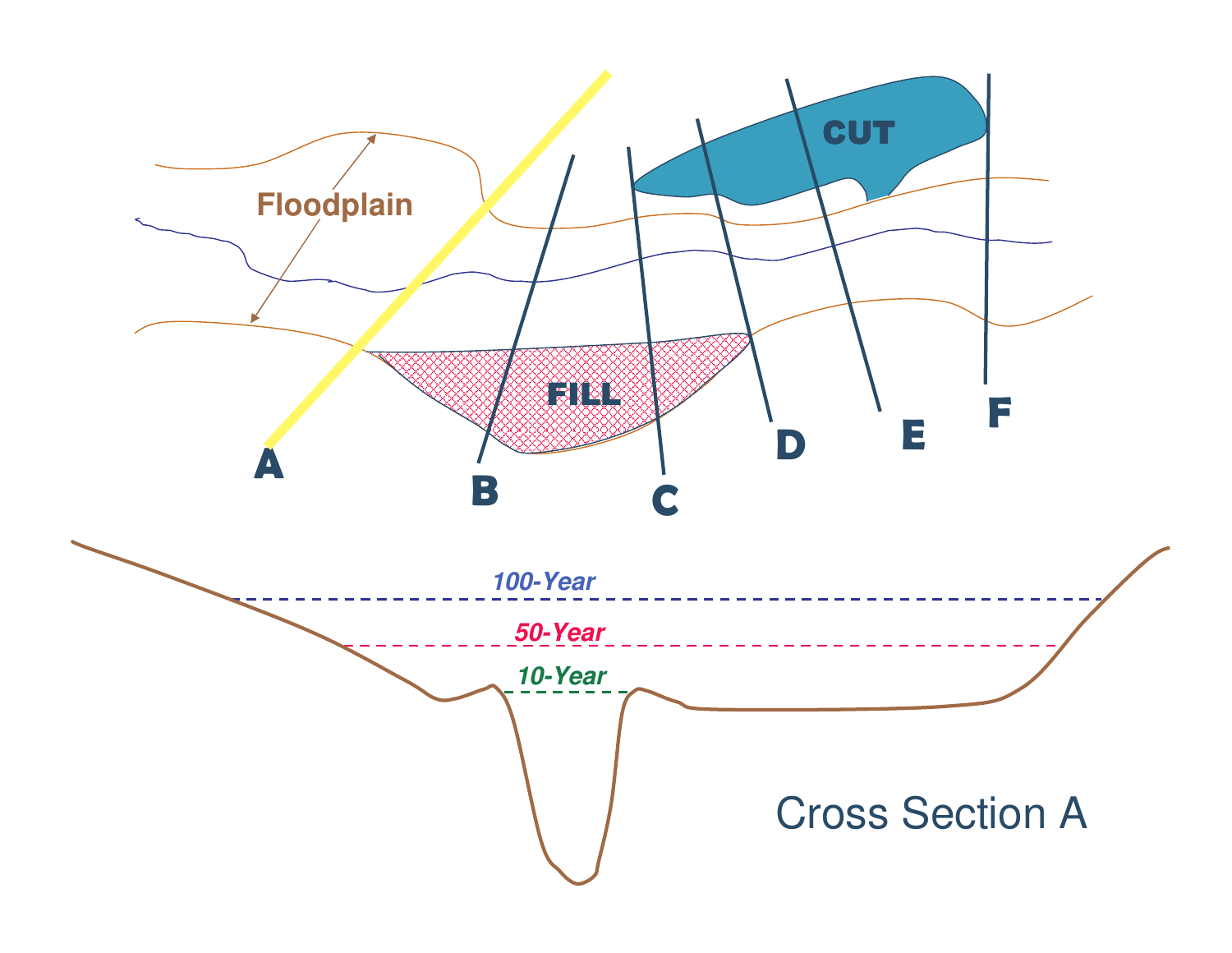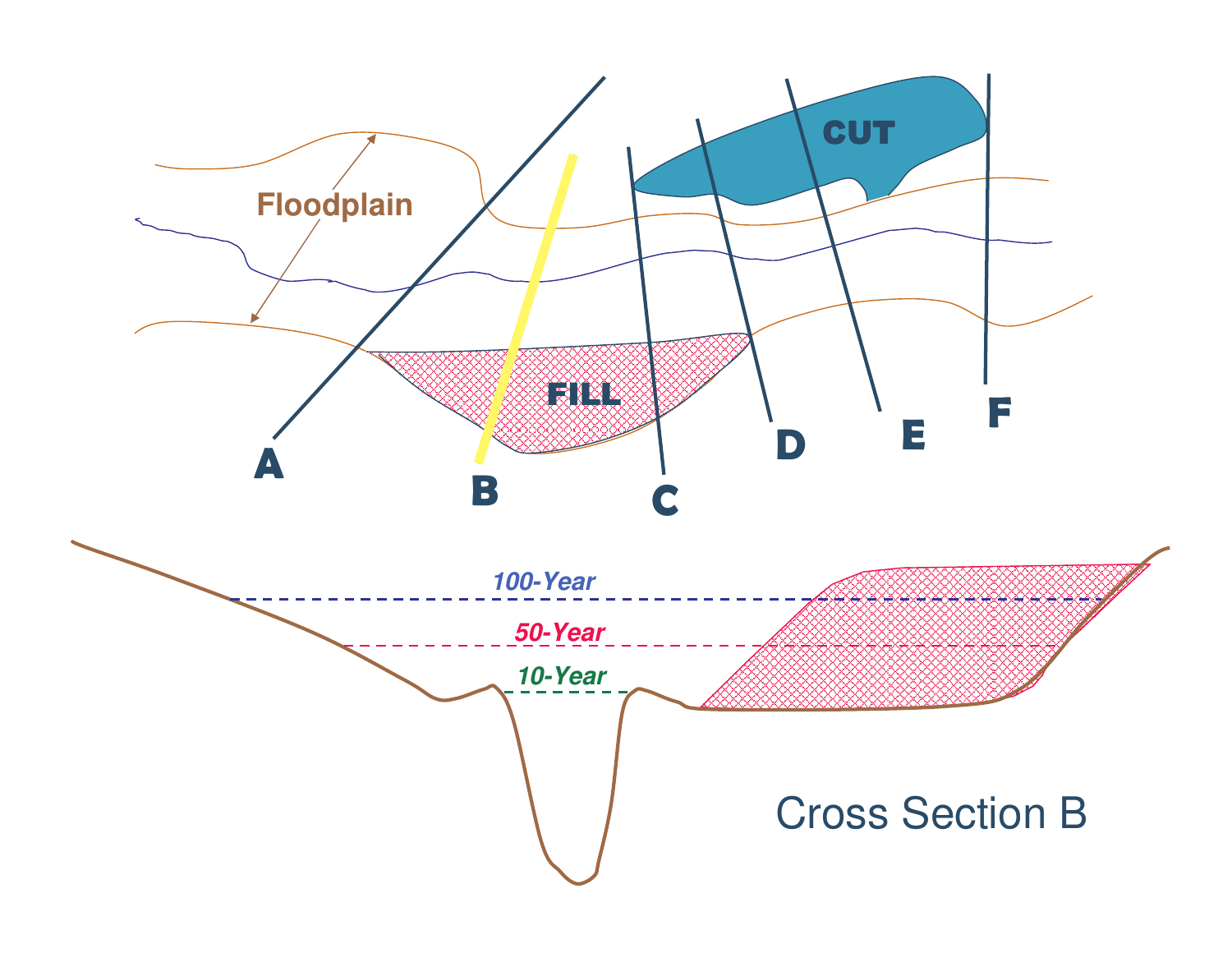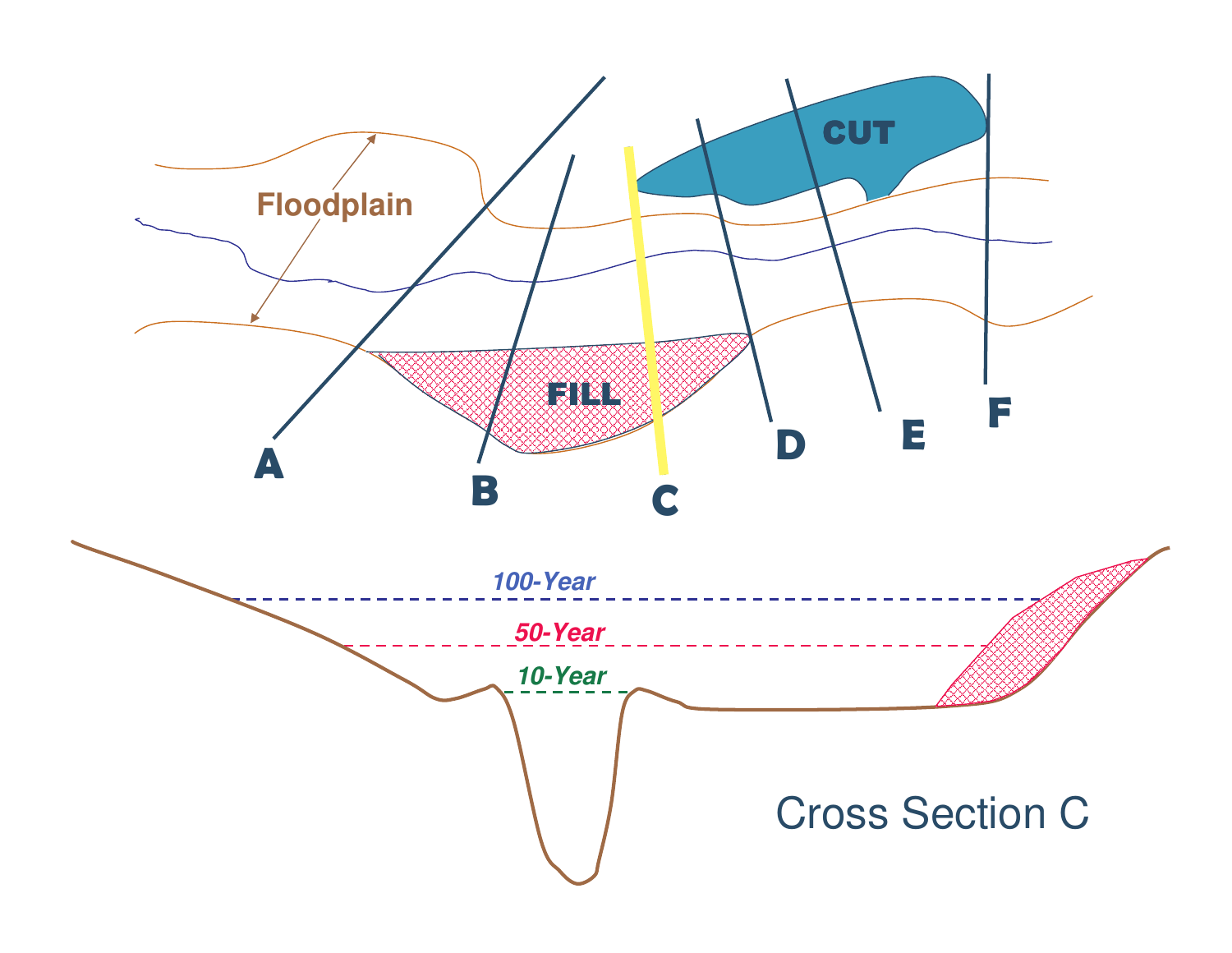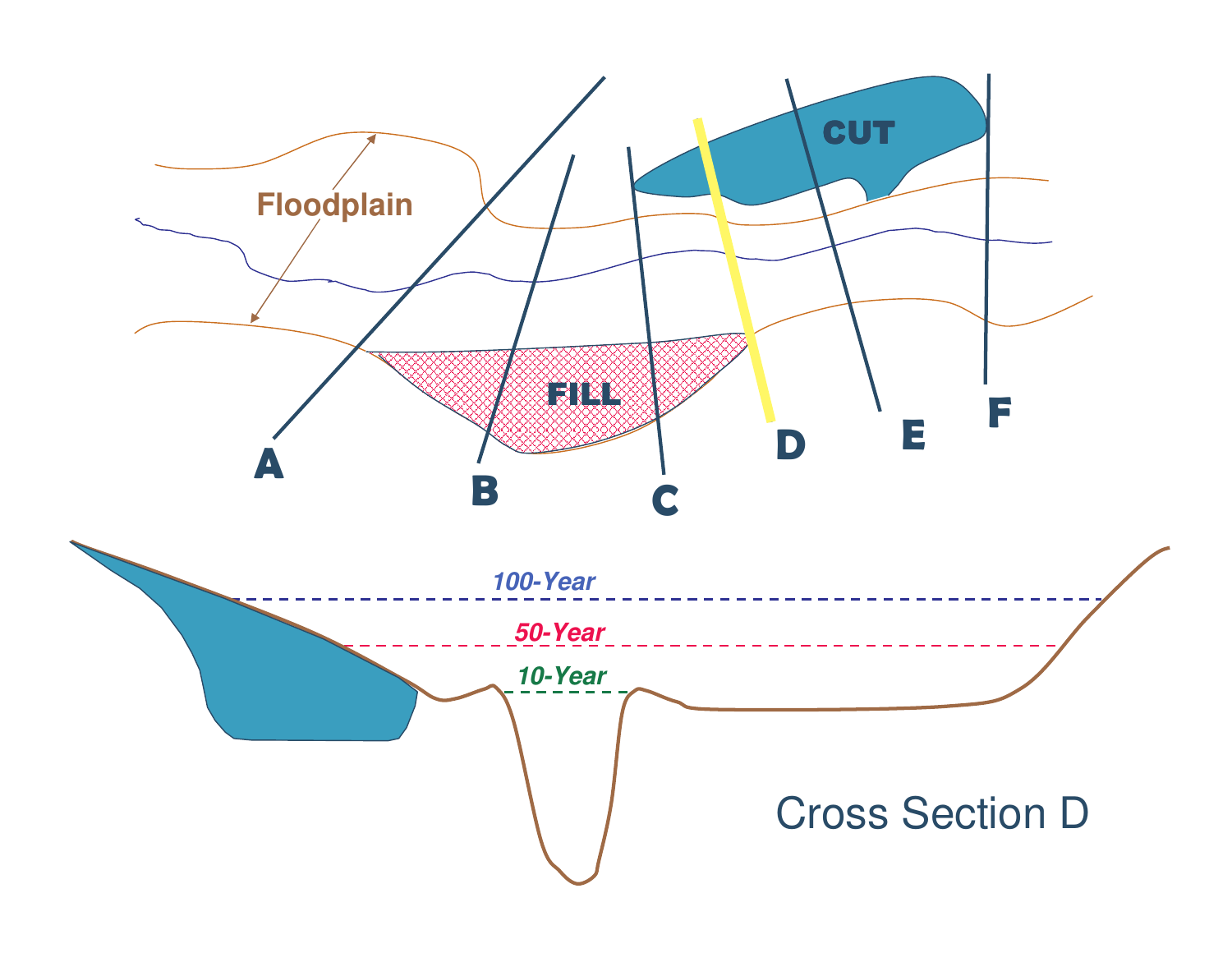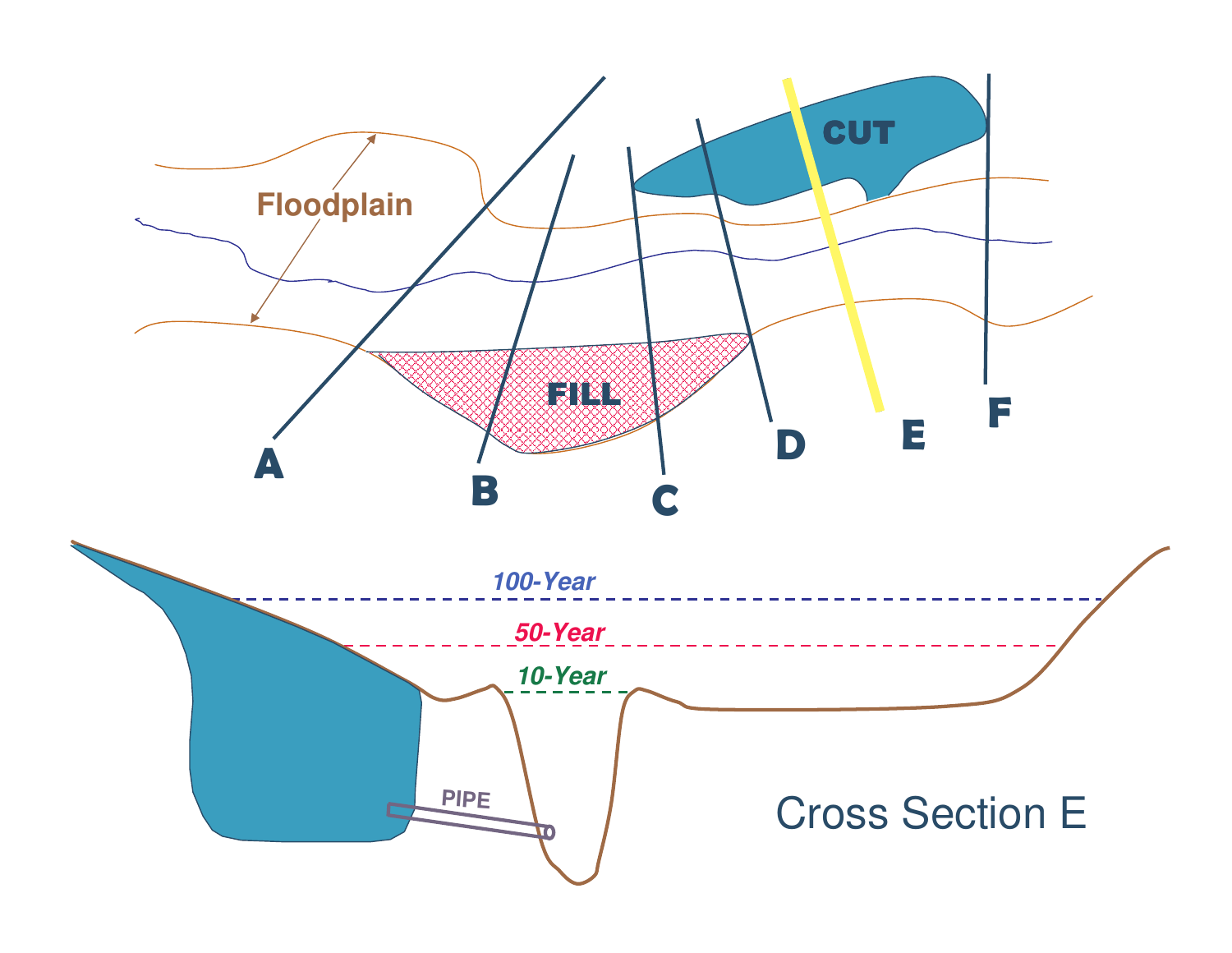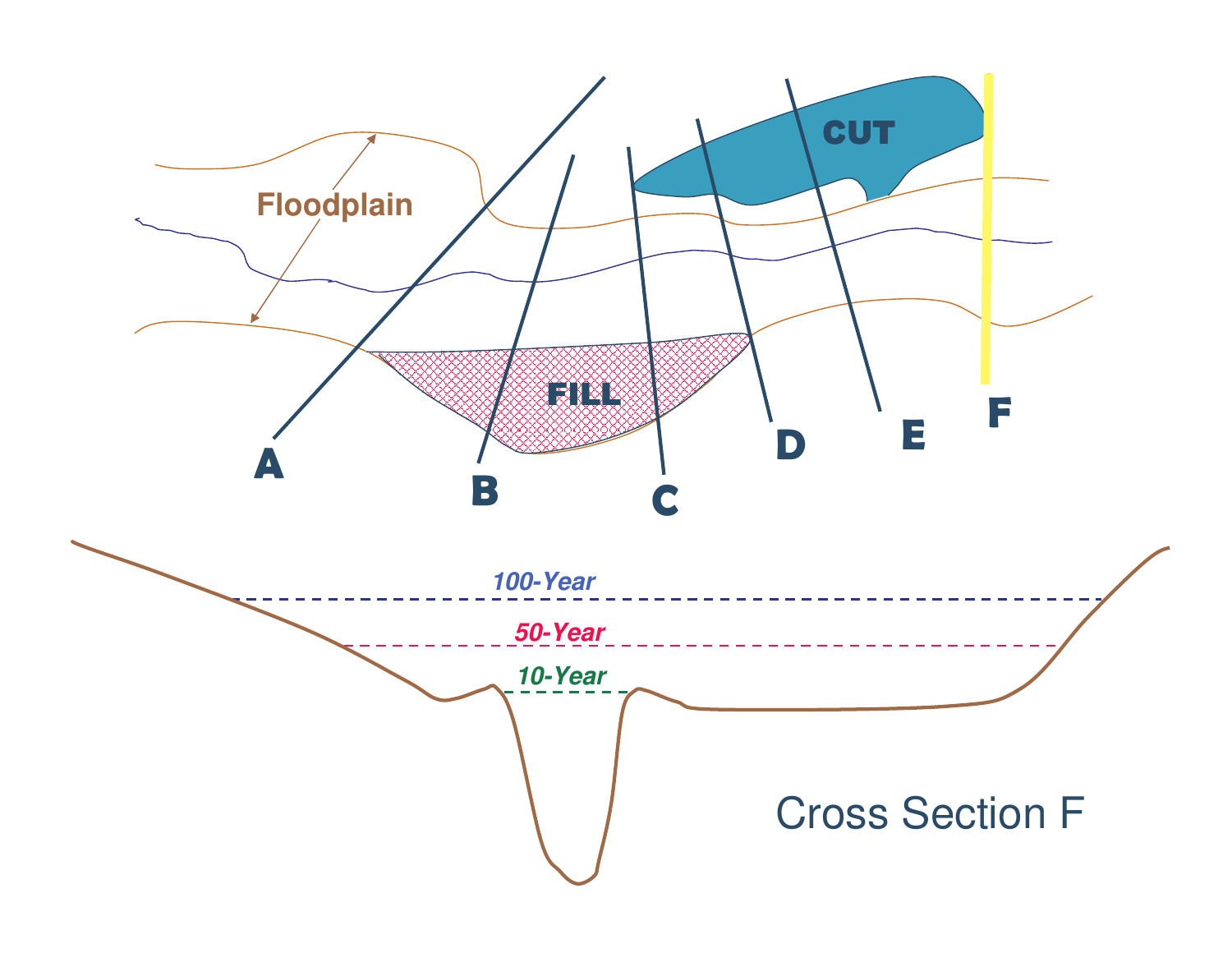# **COMPENSATORY CALCULATIONS FOR 50-YEAR EVENT**

| <b>Cross</b>   | <b>Fill Area</b> | <b>Cut Area</b> | <b>Distance</b><br><b>Between</b> | <b>Volume of</b> | <b>Cumulative</b> | <b>Volume of</b> | <b>Cumulative</b> |
|----------------|------------------|-----------------|-----------------------------------|------------------|-------------------|------------------|-------------------|
| <b>Section</b> | (sq. ft.)        | (sq. ft.)       | Sections (ft.)                    | Fill (cu. ft.)   | Fill (cu. ft.)    | Cut (cu. ft.)    | Cut (cu. ft.)     |
| $\mathsf{A}$   | $\overline{0}$   | $\bm{0}$        |                                   |                  | $\overline{0}$    |                  | $\overline{0}$    |
|                |                  |                 | 150                               | 15,000           |                   | $\overline{0}$   |                   |
| B              | 200              | $\overline{0}$  |                                   |                  | 15,000            |                  | $\bf{0}$          |
|                |                  |                 | 100                               | 15,000           |                   | $\overline{0}$   |                   |
| C              | 100              | $\overline{0}$  |                                   |                  | 30,000            |                  | $\overline{0}$    |
|                |                  |                 | 100                               | 5,000            |                   | 5,000            |                   |
| $\mathsf D$    | $\overline{0}$   | 100             |                                   |                  | 35,000            |                  | 5,000             |
|                |                  |                 | 150                               | $\overline{0}$   |                   | 22,500           |                   |
| E              | $\overline{0}$   | 200             |                                   |                  | 35,000            |                  | 27,500            |
|                |                  |                 | 100                               | $\overline{0}$   |                   | 10,000           |                   |
| F              | $\overline{0}$   | $\bm{0}$        |                                   |                  | 35,000            |                  | 37,500            |